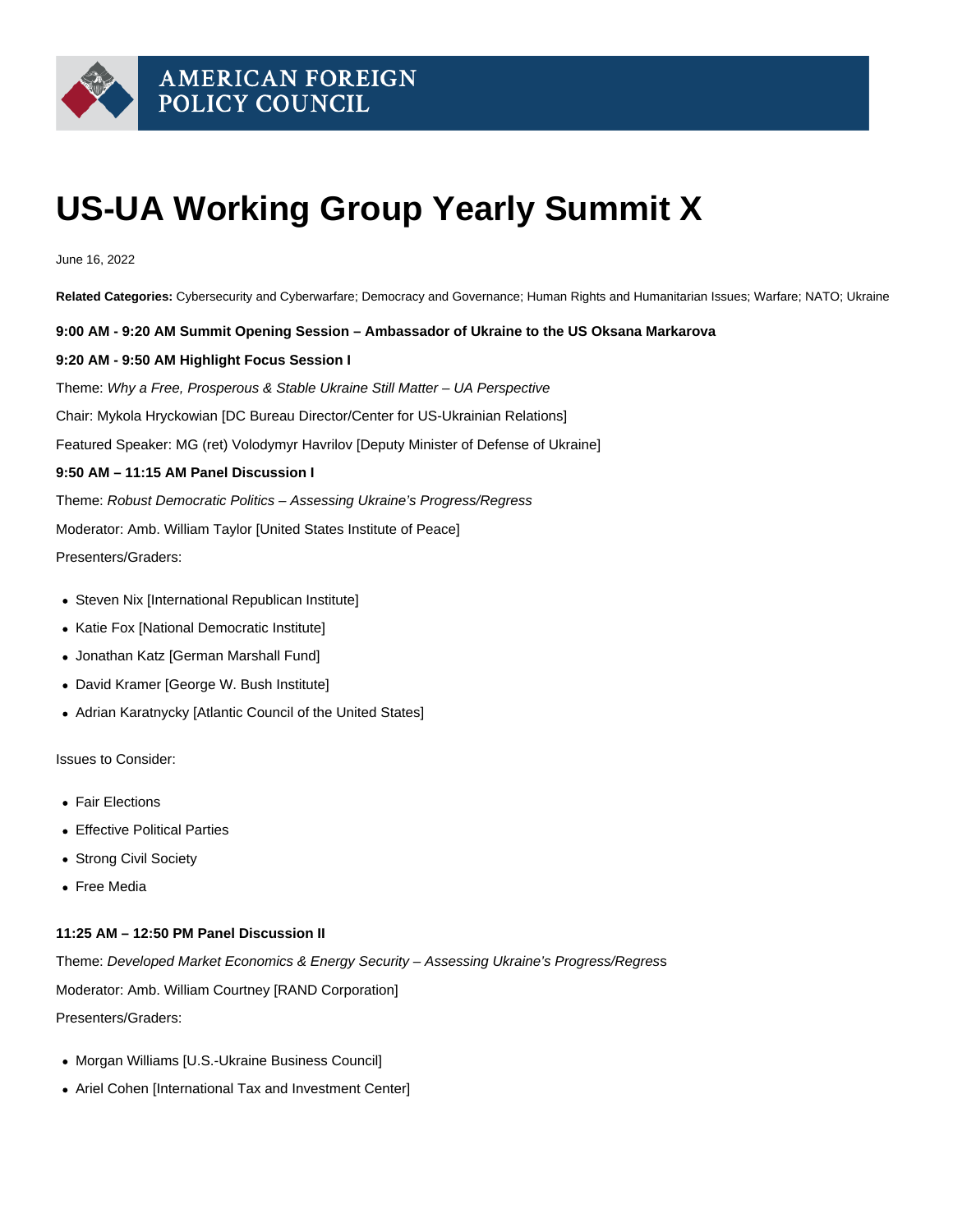- Margarita Assenova [Jamestown Foundation]
- Tymofiy Mylovanov [University of Pittsburgh/Kyiv School of Economics]
- Natalie Jaresko [Aspen Institute/FOMB-PR]

Issues to Consider:

- Sensible Fiscal & Monetary Policy
- Proper Business Development Paradigm
- Improved Energy Production
- Improved Energy Transport/Distribution Capacity
- A Plan for Post War Reconstruction

## **1:15 PM – 2:40 PM Panel Discussion III**

Theme: Ever Greater General Security – Assessing Ukraine's Progress/Regress Moderator: Amb. John Herbst [Atlantic Council of the United States] Presenters/Graders:

- Luke Coffey [Heritage Foundation]
- Glen Howard [Jamestown Foundation]
- Mariana Budjeryn [Harvard University]
- Stephen Blank [Foreign Policy Institute]
- Gen. (ret.) Wesley Clark [SACEUR 1997-2000]

Issues to Consider:

- Adequate Human Resources for Defense Land, Maritime and Air
- Effective National Security Leadership Civilian & Military
- Sound 'National Security' Doctrine End Game Plan for the War

#### **2:40 PM - 3:10 PM Highlight Focus Session II**

Theme: Why a Free, Stable and Prosperous Ukraine Still Matters---US Perspective

Featured Speaker: James Sherr OBE [Senior Fellow/EE International Center for Defence and Security]

#### **3:20 PM – 4:45 PM Panel Discussion IV**

Theme: Viable Social Cohesion & An Established National Identity – Assessing UA's Progress/Regress Moderator: Amb. Roman Popadiuk [Diplomacy Center Foundation] Presenters/Graders:

- Orest Deychakiwsky [Transatlantic Task Force for Ukraine]
- Hanna Hopko [ANTS/Rada Foreign Policy Committee Chair 2014-2019]
- Alexander Motyl [Rutgers University]
- Janusz Bugajski [Jamestown Foundation]